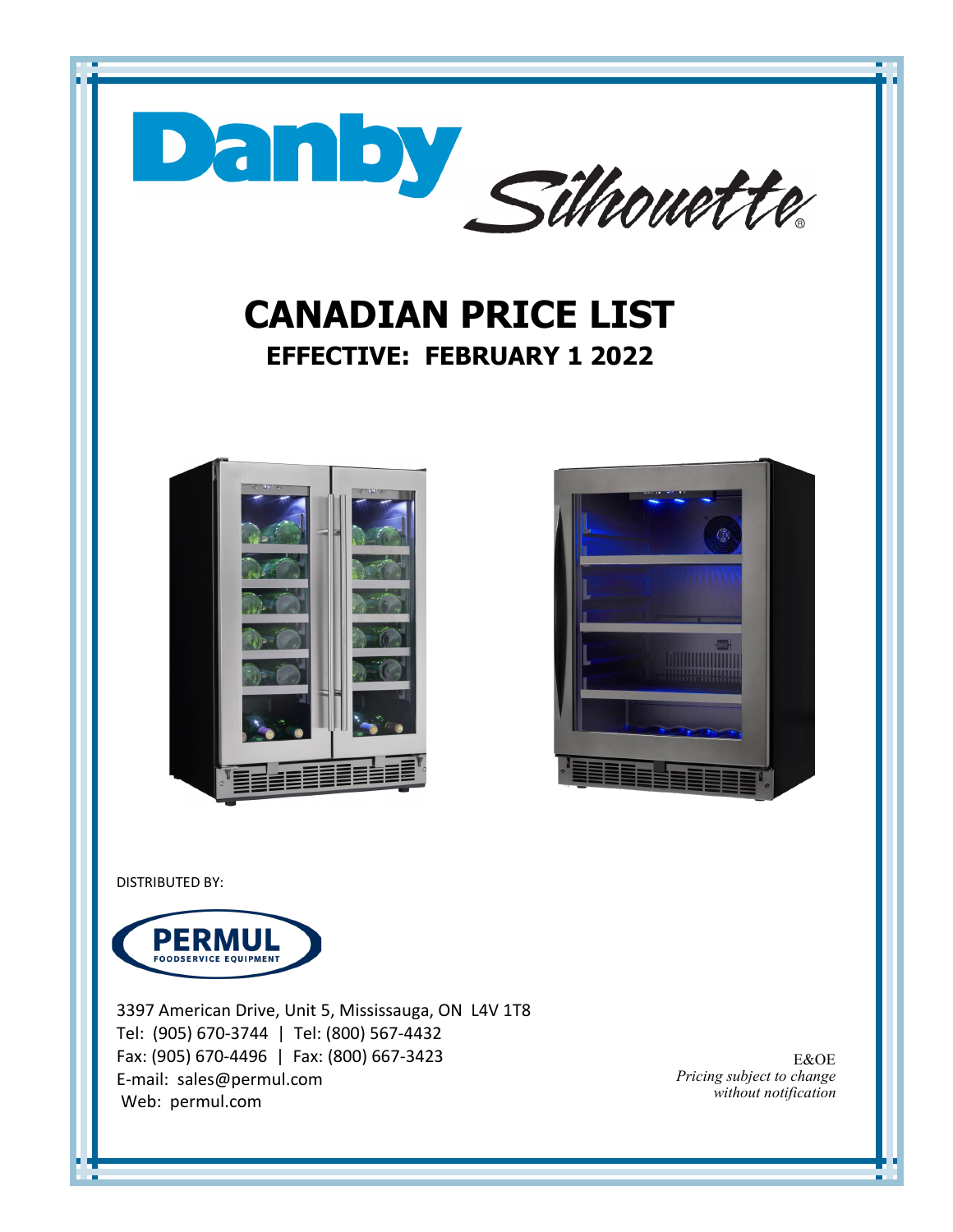## **DANBY SILHOUETTE CANADIAN DOLLAR PRICING**

**Effective: February 1, 2022**

| <b>Current Model No.</b> | Colour | Capacity/<br>Width | <b>Description</b>                                                                                                                                                                                                                                                                                                                                                                                                                                                                                                                                                                                                                                    | <b>Suggested</b><br><b>Retail Price</b> |
|--------------------------|--------|--------------------|-------------------------------------------------------------------------------------------------------------------------------------------------------------------------------------------------------------------------------------------------------------------------------------------------------------------------------------------------------------------------------------------------------------------------------------------------------------------------------------------------------------------------------------------------------------------------------------------------------------------------------------------------------|-----------------------------------------|
|                          |        |                    | SILHOUETTE, SILHOUETTE SELECT & SILHOUETTE PROFESSIONAL SERIES                                                                                                                                                                                                                                                                                                                                                                                                                                                                                                                                                                                        |                                         |
| SPRBC031D1SS             | BL/SS  | 3.1 cu.ft/15"      | Silhouette Pro branded 15" flush fit built-in beverage center. Stores up to<br>74 beverage cans. Frost free fan forced cooling, chills beverages to 2 C,<br>reversible door, flush fit built in, smudge resistant stainless steel door frame<br>and full length towel bar handle, Perimetrial lighting down the sides casts a<br>warm glow and includes 3 different light settings, low-E glass, temperature<br>alarm, full-extension shelves and ball bearing glides, anti-vibration system.<br>Quiet operation (39db) and seamless capacitive touch controls. Integrated<br>door lock. 24-month warranty.                                           | \$1,490                                 |
| SPRWC031D1SS             | BL/SS  | 3.1 cu.ft/15"      | Silhouette Pro branded built-in wine cellar. Stores up to 28 bottles of wine.<br>Frost free fan forced cooling, reversible door, flush fit built in, smudge<br>resistant stainless steel door frame and full length towel bar handle,<br>Perimetrial lighting down the sides casts a warm glow and includes 3<br>different light settings, low E glass, temperature alarm, full-extension<br>shelves and ball bearing glides, anti-vibration system. Quiet operation<br>(39db) and seamless capacitive touch controls. Integrated door lock. 24-<br>month warranty.                                                                                   | \$1,490                                 |
| SPRBC056D1SS             | BL/SS  | 5.7 cu.ft/24"      | Silhouette Pro branded flush fit built-in beverage centre. Stores up to 21<br>bottles of wine and 61 beverage cans. Frost free fan forced cooling, chills<br>beverages to 2 C, reversible door, flush fit built in, smudge resistant<br>stainless steel door frame and full length towel bar handle, low-E glass,<br>Perimetrial lighting down the sides casts a warm glow and includes 3<br>different light settings. Temperature alarm, full-extension shelves and ball<br>bearing glides, anti-vibration system. Quiet operation (39db) and seamless<br>capacitive touch controls. Integrated door lock. 24-month warranty.                        | \$2,120                                 |
| SPRBC047D1SS             | BL/SS  | 4.7 cu.ft/24"      | Silhouette Pro branded flush fit built-in wine cooler, generation 2. Stores up<br>to 61 beverage cans & 21 bottles of wine. Shelving: Shelving: 3 adjustable<br>clear-glass shelves, pro-glide, anti-vibration 100% extension, smudge<br>resistant stainless steel door frame and full length towel bar handle,<br>Perimetrial lighting down the sides casts a warm glow and includes 3<br>different light settings. . Dynamic cooling system uses multiple internal<br>sensors and AO fans to maintain a precise internal temperature. Quiet<br>operation (39db) and seamless capacitive touch controls. Integrated door<br>lock. 24 month warranty. | \$2.150                                 |
| SBC051D1BSS              | BL/SS  | 5.1 cu.ft/24"      | Silhouette branded built-in beverage cooler. French door design,<br>Generation 2. Active cooling; minimizes temperature stratification. Stores<br>up to 60 beverage cans & 27 bottles of wine. New capacitive touch controls,<br>blue LED lighting: 50% brighter; 2 light settings 50% or 100% illumination for<br>2hrs. Wave Storage - cradles wine on bottom shelf, new handle,<br>temperature memory, temp & door-ajar alarm. 24 month warranty.                                                                                                                                                                                                   | \$1,430                                 |
| SBC057D1BSS              | BL/SS  | 5.7 cu.ft/24"      | Silhouette branded 24" flush fit built-in beverage centre. Holds up to 6<br>bottles of wine and 138 beverage cans. Frost free fan forced cooling, chills<br>beverages to 2 C, reversible door, flush fit built in, smudge resistant<br>stainless steel door frame and towel bar handle, low-E glass, white LED<br>interior light and display, temperature alarm, full-extension shelves and ball<br>bearing glides, anti-vibration system. 24 month warranty.                                                                                                                                                                                         | \$1,370                                 |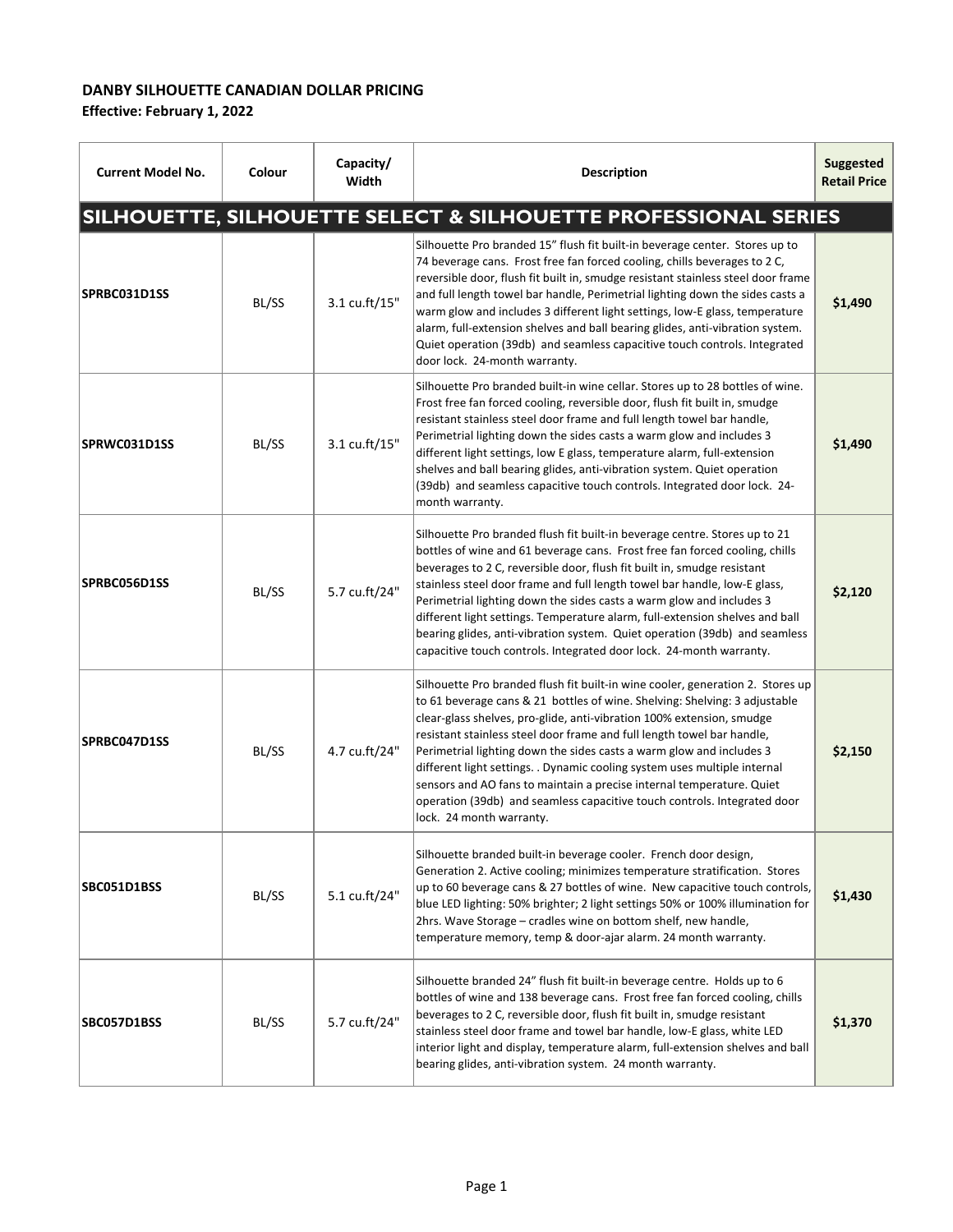## **DANBY SILHOUETTE CANADIAN DOLLAR PRICING**

**Effective: February 1, 2022**

| <b>Current Model No.</b> | Colour                 | Capacity/<br>Width | <b>Description</b>                                                                                                                                                                                                                                                                                                                                                                                                                                                                                                                                                                            | <b>Suggested</b><br><b>Retail Price</b> |
|--------------------------|------------------------|--------------------|-----------------------------------------------------------------------------------------------------------------------------------------------------------------------------------------------------------------------------------------------------------------------------------------------------------------------------------------------------------------------------------------------------------------------------------------------------------------------------------------------------------------------------------------------------------------------------------------------|-----------------------------------------|
| SPRAR055D1SS             | BL/SS                  | 5.4 cu.ft/24"      | Silhouette Pro branded all refrigerator. Includes frost free fan forced<br>cooling, reversible door, smudge resistant stainless steel door, full length<br>towel bar handle, Perimetrial lighting down the sides casts a warm glow and<br>includes 3 different light settings, gallon bottle door storage and slide out<br>glass shelves, temperature alarm. Quiet operation (39db) and seamless<br>capacitive touch controls. Integrated door lock. 24 month warranty.                                                                                                                       | \$1,770                                 |
| SSBC056D3B-S             | <b>Black Stainless</b> | 5.6 cu.ft/24"      | Silhouette Select branded built in beverage cooler with Black Stainless Steel<br>door. Holds up to 6 bottles of wine and 138 beverages cans. Capacitive<br>touch controls with blue LED display. Frost free fan forced cooling, chills<br>beverages to 2 degrees C, reversible door, low-E glass, blue LED interior<br>light, 3 display light settings, temperature alarm. 24 month warranty                                                                                                                                                                                                  | \$1,510                                 |
| SSWC056D1B-S             | <b>Black Stainless</b> | 5.6 cu.ft/24"      | Single zone built in wine cooler with Black Stainless Steel door. Holds up to<br>48 - 750ml bottle wine coolers, fan forced cooling, temperature range 5C-<br>18C, all black high-gloss, edge-to-edge glass door, full extension wooden<br>shelves with stainless steel trim, blue LED display light, electronic<br>thermostat with through the door display, reversible door.                                                                                                                                                                                                                | \$1,510                                 |
| DWC047D1BSSPR            | BL/SS                  | 4.7 cu.ft/24"      | Silhouette Pro flush fit built in French door wine cellar. This model will store<br>up to 42 bottles of wine within independently controlled temperature<br>compartments for red and white wine storage. Temperature range per<br>compartment is 5C-18C. Smudge resistant stainless steel door frames and<br>towel bar handles, low-E glass, white LED interior light and display,<br>temperature alarm, full-extension shelves and ball bearing glides, anti-<br>vibration system. 24 month warranty.                                                                                        | \$2,260                                 |
| SPRWC053D1SS             | BL/SS                  | 5.3 cu.ft/24"      | Silhouette Pro branded flush fit built-in wine cellar. Frost free fan forced<br>cooling, dual zone for red and white wine storage, reversible door, flush fit<br>built in, smudge resistant stainless steel door frame and full length towel<br>bar handle, Perimetrial lighting down the sides casts a warm glow and<br>includes 3 different light settings, low E glass, temperature alarm, full-<br>extension shelves and ball bearing glides, anti-vibration system. Quiet<br>operation (39db) and seamless capacitive touch controls. Integrated door<br>lock. 24 month warranty.        | \$2,150                                 |
| SWC057D1BSS              | BL/SS                  | 5.7 cu.ft/24"      | Silhouette branded built-in wine cellar, generation 2. Active cooling;<br>minimizes temperature stratification. Stores up to 50 bottles of wine. New<br>capacitive touch controls, blue LED lighting: 50% brighter; 2 light settings<br>50% or 100% illumination for 2hrs. Wave Storage - cradles wine on bottom<br>shelf, new handle, temperature memory, temp & door-ajar alarm. 24 month<br>warranty.                                                                                                                                                                                      | \$1,370                                 |
| SPRWC140D1SS             | BL/SS                  | 14.1 cu.ft/24"     | Silhouette Pro branded full size flush fit built-in wine cellar. Stores up to 129<br>bottles of wine. Frost free fan forced cooling, dual zone for red and white<br>wine storage, smudge resistant stainless steel door frame and full length<br>towel bar handle, Perimetrial lighting down the sides casts a warm glow and<br>includes 3 different light settings, low E glass, temperature alarm, full-<br>extension shelves and ball bearing glides, anti-vibration system. Quiet<br>operation (39db) and seamless capacitive touch controls. Integrated door<br>lock. 24 month warranty. | \$3,860                                 |